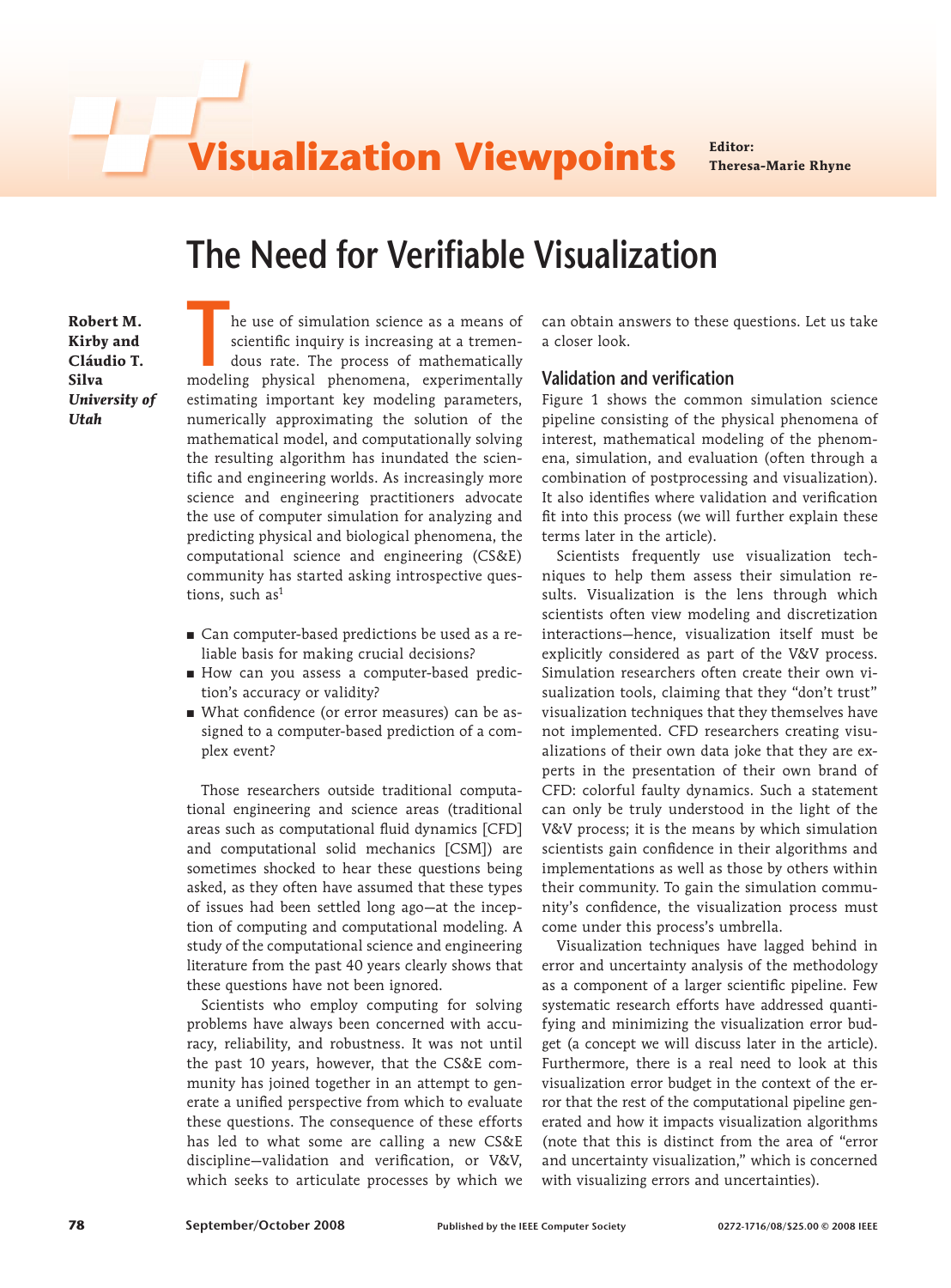Current Procedure



**Figure 1. Current and advocated simulation science pipelines. (a) We present the simulation science pipeline as it is often viewed within computational engineering and science. (b) We advocate integrating visualization into the verification process.**

We argue that there is a need for creating a focus area of visualization research that we tentatively call "verifiable visualizations" that will consider both the errors of the individual visualization component within the scientific pipeline and the interaction between and interpretation of the accumulated errors generated in the computational pipeline, including the visualization component. We came to this conclusion on the basis of our realization that although strict error analysis and verification has been the norm in simulation science, visualization has lagged behind other computational techniques in this regard.

#### **V&V within CS&E**

The first goal of the current V&V emphasis within the CS&E community is to arrive at a common nomenclature and semantic understanding of commonly used terms. This is imperative to establish V&V as the common base or process by which researchers build scientific trust in simulation codes and results. We will rely on other work $^1$  as a guide and refer interested readers to it for a more complete philosophical and technical discussion of V&V. Let us look at a brief overview of several key V&V concepts.

As Figure 1 illustrated, the simulation science scientific method consists of the following stages:

- *Scientific problem of interest ("physical process").* This stage states the scientific or engineering problem of interest. Scientists should develop questions so that they can evaluate quantifiable metrics for determining the simulation's level of success.
- *Modeling ("mathematical model").* This stage concerns developing a model that abstracts the problem of interest's salient features so that exploring and evaluating the model lets research-

ers find an answer to the questions specified concerning the problem of interest. Modeling techniques include, but aren't limited to, deterministic or probabilistic, discrete, or continuous mathematical models.

- Computation ("simulation"). This stage concerns generating algorithms and implementations that accurately and efficiently evaluate the model over the range of data needed to answer the questions of interest.
- Evaluation ("visualization"). This stage concerns the data's distillation and evaluation produced through computational simulation to answer the questions of interest and provide quantifiable determination of the experiment's success.

With this view of the simulation pipeline in place, we can now address the definitions of validation and verification (definitions are taken directly from other research<sup>1</sup>):

- *validation*—the process of determining whether a mathematical model of a physical event represents the actual physical event with sufficient accuracy, and
- *verification*—the process of determining whether a computational model obtained by discretizing a physical event's mathematical model and the code implementing the computational model can be used to represent the model with sufficient accuracy.

From these two definitions, we can see that the idea of the error budget is fundamental to simulation science. An error budget comprises those assumptions and approximations that introduce error (or approximations) into the simulation process and their corresponding impact (or cost) on the scientific pipeline. Three types of errors are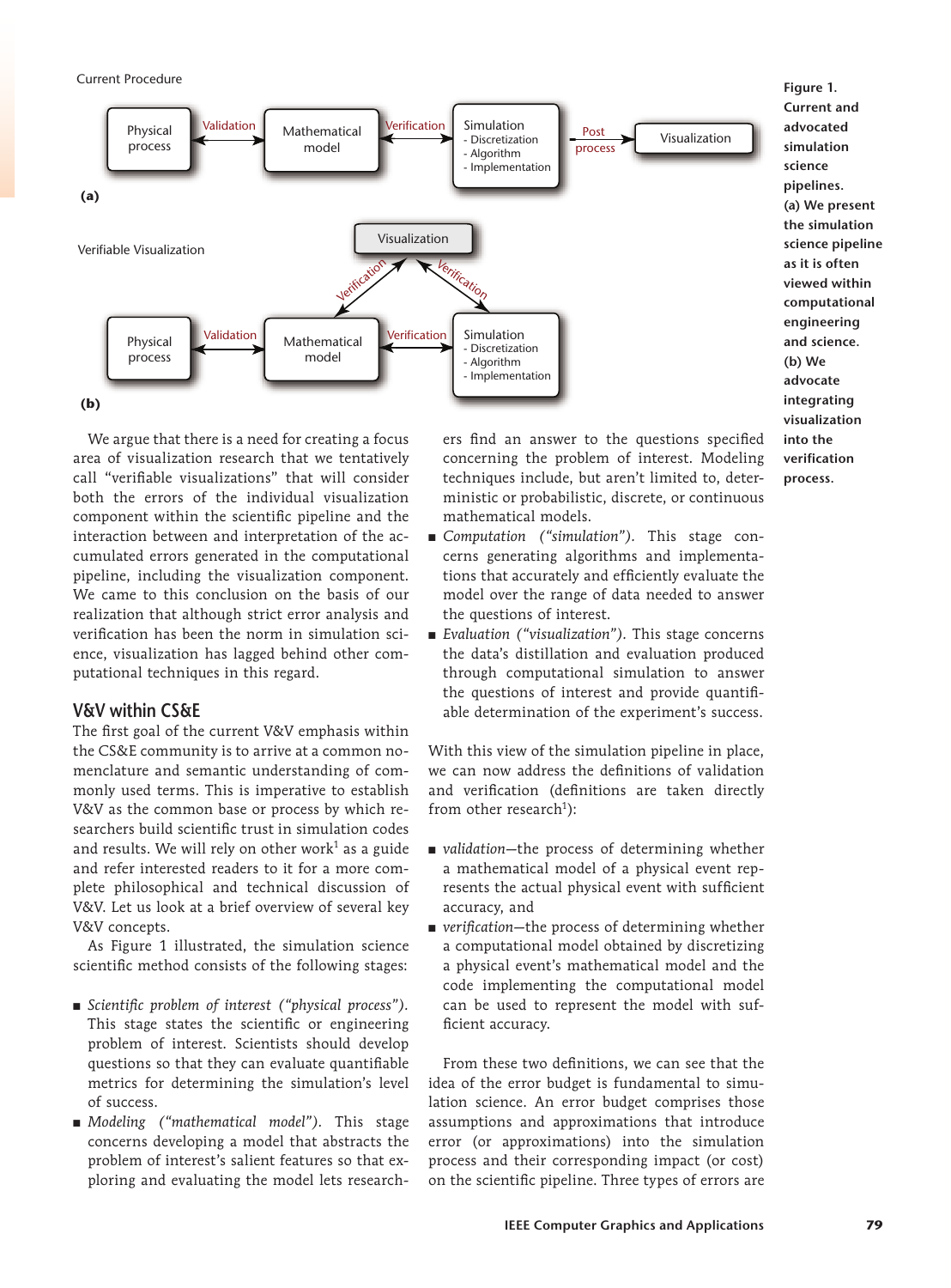critical components of the scientific process and must be quantified and eliminated:

- *modeling*—errors introduced through the choice of a mathematical model to describe observable data,
- *approximation*—errors introduced in the numerical computation of solutions of the model, and
- *uncertainty*—errors due to variations in model parameters.

Recognizing these errors lets scientists judiciously evaluate which component of the process (for example, modeling or numerical approximations) requires refinement in light of comparison with the real phenomenon of interest.

The verification process is commonly partitioned into two areas that most visualization researchers will recognize: *solution verification* and *code verification*. In solution verification, effort is directed toward assuring the input data's accuracy, estimating the numerical approximation error due to discretization, and assuring the resulting simulation output data's accuracy. In code verification, effort is directed toward finding and removing source-code mistakes and (numerical) algorithmic errors. Once these two forms of debugging are accomplished, researchers can not only correct and refine their scientific tools, but also build confidence in the design and handling of the scientific tool and the corresponding results it produces.

When these results are used in the scientific setting, we can examine differences between computational and experimental results in light of the assumptions used when generating the model and simulation. If visualization is the lens through which simulation scientists view their data, is that lens free of flaws? Is it possible that visual discrepancies between simulation and experimental results could be due to assumptions and approximations built into the visualization method? Are the visualization techniques designed based on (and in particular, to respect) properties of the model and the simulation used to generate the visualized data? To place visualization firmly within the scientific process, it must undergo the same level of rigorous analysis.

#### **The state of visualization V&V**

To gauge the extent to which verification already exists in the visualization community, we reviewed papers from the past five years (2003 to 2007) of the IEEE Visualization conference (http://vis.computer. org). To establish the extent to which the nomenclature is already used, we searched the texts of these papers for occurrences of "verify," "validate," and other forms of these words. Fewer than half of the papers ever used any of these words, let alone in the context of validation or verification. To check whether these concepts exist, we reviewed a subset of the papers in greater detail. While many include sections presenting a logical and mathematically sound derivation of their technique and evaluation of their algorithms' performance, only a handful discussed concepts related to either validation or verification. Those that did tended not to adhere to any standard organization or systematic methodology.

However, just as with computational engineering science practitioners prior to the current V&V movement, the visualization community has not been summarily negligent or ignored verification considerations when designing and implementing visualization techniques. As early as 1995, Al Globus and Sam Uselton<sup>2</sup> specifically entreated the visualization community to adopt verification techniques (in terms of error analysis and software verification). They even proposed a methodology for evaluating visualization software. However, because there is no standard framework for verification and validation in visualization, the community employs a variety of techniques to defend its work. These range from visual comparisons between the results and the observed physical phenomena to measurements based on a well-defined set of benchmarks. Furthermore, given that resulting visualizations are intended to be viewed by humans, some researchers have investigated human perception to measure whether visualizations are adequately interpreted. $3,4$  In most of these works, the focus is not so much on verifying the visualization techniques, but on the closely related problem of evaluating visualization methods for effectiveness.

In the related field of computer graphics, a major goal for graphics practitioners is rendering scenes that are either indistinguishable from a photograph of a real scene or evoke the same visual response as that real scene. Perhaps the most straightforward way of determining whether such a criterion is met is to do a side-by-side comparison of a photograph and a rendering of the same scene. Given that certain types of visualization also attempt to present data as it would appear in the physical world, a similar type of argument has been applied in our field. For example, physicists investigating 3D flows might wish to visually compare their visualizations with physical observations of flows created under the same initial conditions.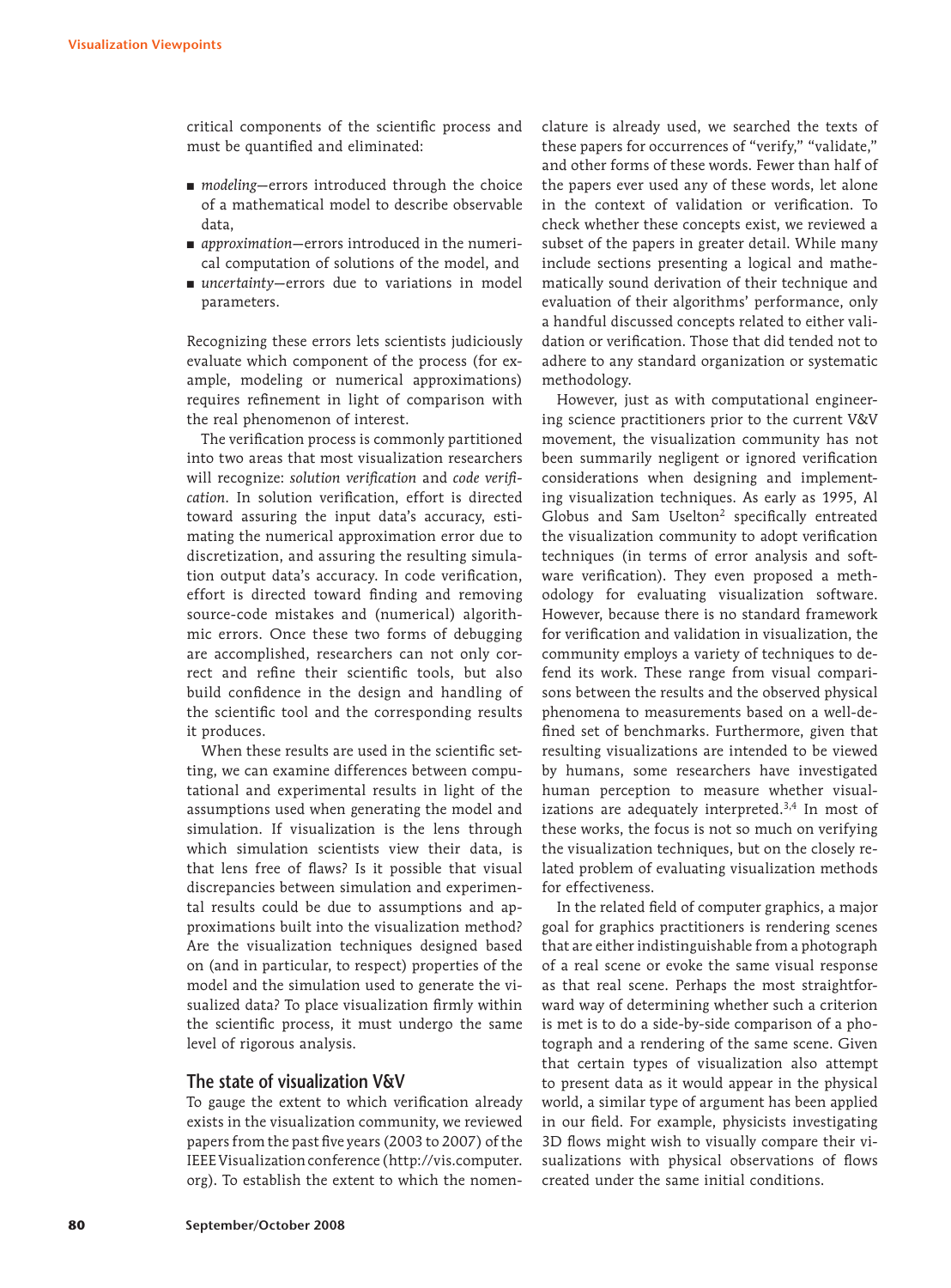Because many visualization techniques capture variables that are not visible in a physical setting, comparing a visualization with physical observations is not often possible. However, we can still make side-by-side comparisons between different visualization techniques. One type of verification leveraging the graphics processing unit is a comparison between GPU-accelerated techniques and software-based reference implementations. For example, Dan Laney and his colleagues present a major speedup in understanding radiograph simulations that they verified by comparing the hardware-accelerated technique with the existing software-based implementation.<sup>5</sup>

In concert with comparison-based verification, some visualization techniques use benchmark data sets. Some of the data sets have become the standard because they were used in the original papers, whereas others were designed to expose interesting cases. For example, the Marschner-Lobb test volume is an example of an artificially generated data set representing a variety of pathological properties for a range of visualization and processing techniques.6 Researchers have proposed test data sets and benchmarks for a variety of topics including streamlines<sup>7</sup> and topology.<sup>8</sup>

Another method that is often employed in the visualization community is an evaluation by users and domain experts. For example, in Diffusion Tensor—Magnetic Resonance Imaging (DT-MRI), researchers can rely on an expert's domain knowledge to check correct clustering or segmentation of specific regions of the brain.<sup>9</sup> The medical community has relied on manual segmentation as ground truth; medical practitioners verify various automated segmentation methods by comparing their results against those generated manually by experts. Other subfields use user studies as well; for example, some work compares different 2D vector field visualization methods.10

While comparing the results can be instructive, verifying the accuracy of visualization techniques requires mathematical error determination. Many papers in our field provide a derivation of the visualization given existing mathematical models, but not all quantify the error involved in evaluating the displayed quantities. Recent work details a case in which a misleading volume visualization led to unnecessary surgery for a patient.<sup>11</sup> Uncertainty visualization is concerned with helping viewers understand such error visually,<sup>12</sup> but it has also reminded visualization researchers of the importance of determining error.

Another example where error is being considered is error control in streamline integration. The goal of most streamline integration techniques is maximizing accuracy while minimizing error and computational effort. Both Runge-Kutta and extrapolation methods are common in the literature—with the choice of which integration technique to use chosen on the basis of a multitude of mathematical and computational factors, such as error per computational cost and availability (and strength) of error estimators, among others. The lack of smoothness at element or grid boundaries can cause large errors during integration, leading some to use adaptive error control techniques such as Runge-Kutta with error estimation and adaptive step size control. Verifying streamline accuracy is relegated to what has been accomplished for the numerical technique and ordinary differential equation (ODE) solver employed.

Because viewers come to their own conclusions, some have argued that visualization researchers are in the business of applied perception.<sup>13</sup> It is not enough to ensure that each important aspect of a data set can be seen, but rather we must guarantee that a wide audience will understand it. Because of perceptive differences, visualization has been called a subjective field that relies on an expert's domain knowledge to ensure correct interpretation.9 While these points are important, we argue that validation and verification are concerned with ensuring that the visualization accurately displays the information, not whether viewers interpret them correctly.

#### **The need for verifiable visualization**

We might naturally ask whether this is much ado about nothing—that is, is it the case that there exist concrete examples of visualization and data analysis methods that are currently used but do not necessarily respect some set of the constraints or properties that interest the user community? Are there methods (or methodologies) that could benefit from being included in the verification approach? To illustrate the issues, we use the excellent work of Guo-Shi Li, Xavier Tricoche, and Chuck Hansen as an example; most of the discussion in this section is based on their work.<sup>14</sup>

Consider the following computational-science example. We are given a vector field  $\mathbf{u}(x, y) = (u,$  $v)^T$  over a domain Cartesian lattice on Ω, and we wish to simulate for visualization purposes dye advection through this field. A model of dye diffusion concentration *C* written in an Eulerianframe is

$$
\frac{\partial C}{\partial t} = (\mathbf{u} \cdot \nabla) C = v \nabla^2 C
$$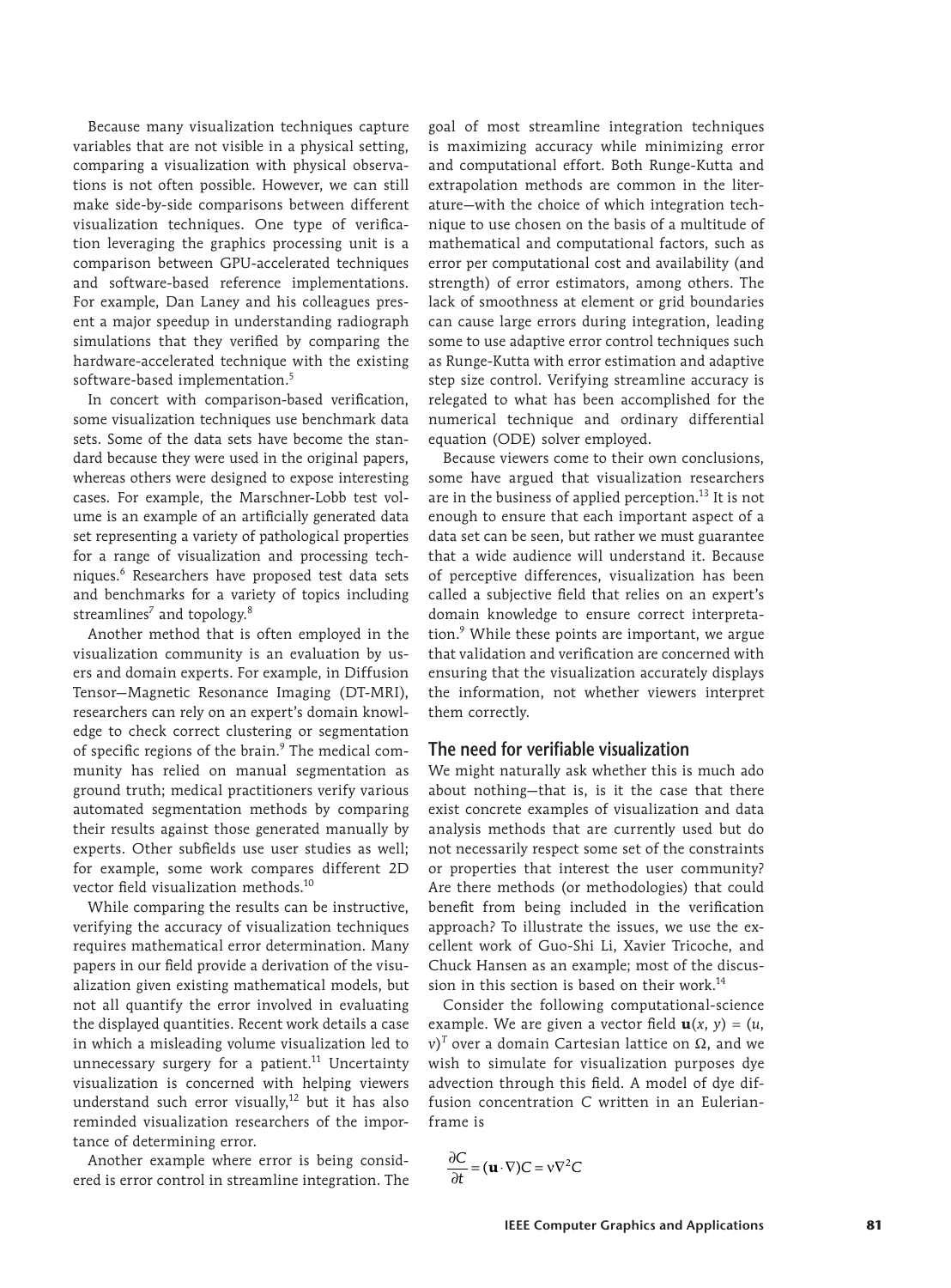

Figure 2. Visualization of a synthetic flow of zero divergence exhibiting a splitting behavior. (a) The properties of the flow using a line integral convolution algorithm that shows the behavior of the field. (b) Current dye **advection algorithms exhibit interpolation errors that make the field appear divergent and diffusive. (c) Physically based dye advection would result in the correct splitting behavior. Images used with permission.14**

where the left-hand side denotes the Eulerian-frame equivalent of the total derivative of the time rateof-change of concentration and the right-hand side denotes second-order diffusion with parameter ν. Explicit time discretization of this equation can be quite expensive owing to CFL (Courant-Friedrich-Levy) and diffusion number limit considerations. A semi-Lagrangian technique can solve equations of this form. We can use a splitting scheme in cases in which Lagrangian upwinding discretizes the advection operator. The implicit Euler-Backward or Crank-Nicolson approaches handle is used for time-discretizing the diffusion term. The spatial and temporal discretization of the diffusion term is fairly straightforward using standard finite-difference techniques; the challenge is in the advection term's discretization.

To solve the advection term in a Lagrangian fashion, we must evaluate the vector field  $\mathbf{u}(x, y)$ at nonlattice coordinates, and hence some form of approximation of the vector field is necessary. A common approach is to use bilinear interpolation for evaluating the velocity field. Although this approach is unconditionally stable even with relatively long time-stepping, it is subject to numerical diffusion due to interpolation.

The result is a *smearing* artifact that is entirely due to the algorithm and not related to the physical process. In addition, the algorithm does not conserve the system's invariant properties (such as mass). The interpolant can overshoot or undershoot the samples within the local stencil, causing an artificial increase or decrease of mass in the system. Figure 2 shows the errors that can accumulate owing to a methodology that does not explicitly respect the system's invariant properties. Although visualization researchers have developed several methods to suppress the numerical diffusion that is added due to the handling of the advection terms, they are

not based on any physical properties of the underlying problem. With current dye advection schemes, the data under analysis could be incorrectly interpreted owing to inaccuracies in the interpolation methods. Without proper verification techniques, these errors could continue to compound with each improvement to existing algorithms.

With the advent of programmable graphics hardware, advection techniques for visualization have increased substantially in interactivity. However, verifying these techniques is a difficult task that is frequently accomplished by comparing images generated with existing algorithms. We need a more formal verification process to guarantee that the recent speedups are not sacrificing the analysis' integrity for the ability to see changes in real time.

In other disciplines, researchers have proposed physically based numerical schemes for dye advection that avoid numerical diffusion and conserve mass, based on an algorithm that uses quasiparabolic functions to represent the distribution of dye material within control volumes in a piecewise fashion. These schemes address the interpolation issue, but from a different perspective than is normally taken in the visualization community. The schemes do not just attempt to eliminate interpolation errors by going to higher-order interpolation (in isolation), but rather step back and investigate which model and discretization properties are required to solve the problem of interest. As a consequence of this investigation, you not only get a higher-order interpolation scheme (and hence less diffusion), but also a particular highorder scheme that preserves a fundamental property of the differential operator you were trying to simulate. Li and colleagues $14$  took the first step at incorporating this method into texture advection, and thus achieved visualizations that are closer to the ground truth.